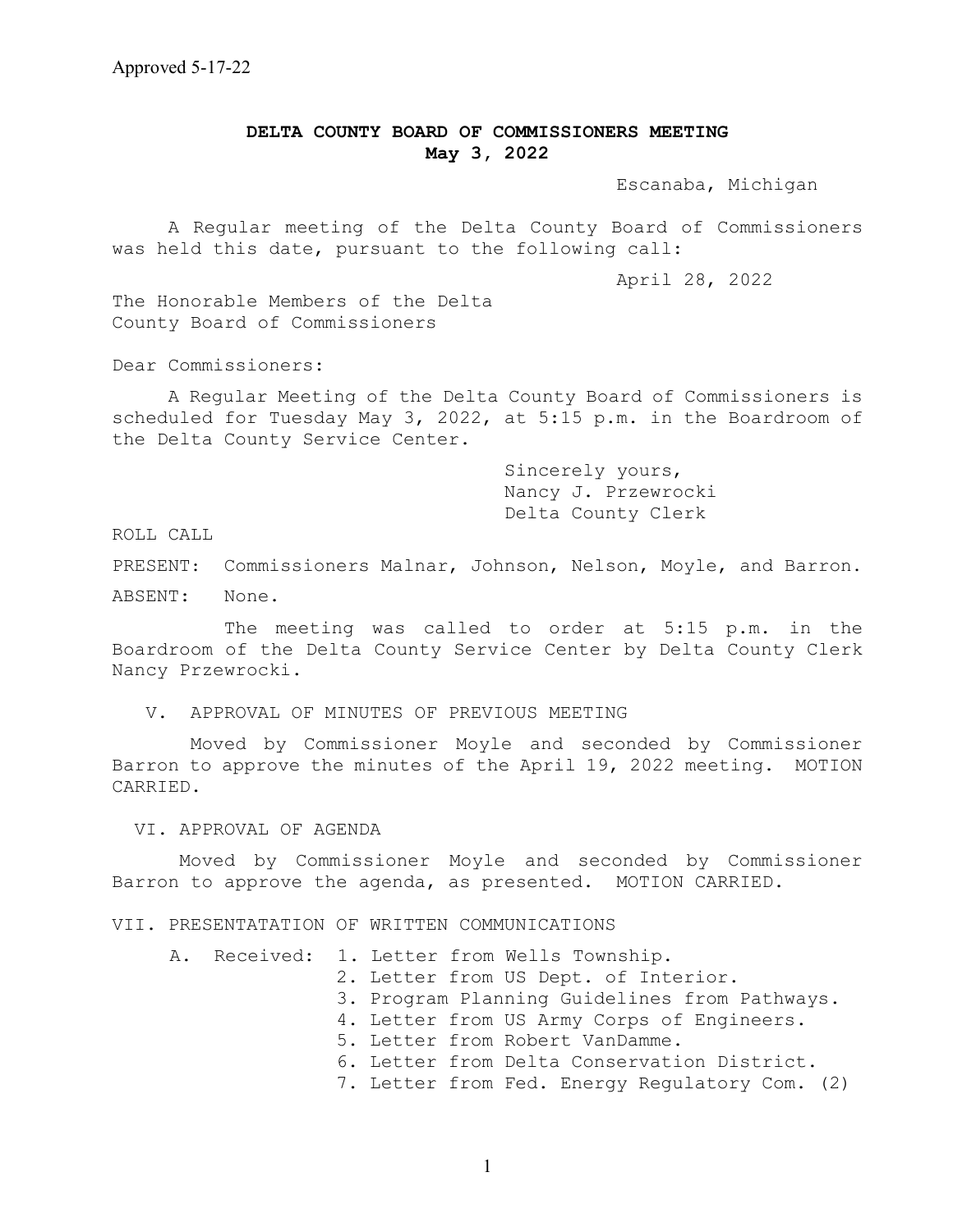B. Forwarded: 1. Letter to Robert Herlik. 2. Letter to Brett Gardner. 3. Letter to Anjeliqua Baumgarten. 4. Letter to Consuelo DeMenter. 5. Letter to Jason Thibeault. 6. Letter to Michael Balentine. 7. Letter to Veronica Williams. 8. Letter to Stephanie Sanville.

VIII. REPORTS OF STANDING AND STATUTORY SPECIAL COMMITTEES AND OTHERS

- 1. Pinecrest Board minutes of 3-24-22.
- 2. Central Dispatch minutes of 4-13-22.
- 1. Township Association minutes of 2-24-22, 3-24-22.

 Moved by Commissioner Malnar and seconded by Commissioner Moyle that the Communications and Reports of Standing and Statutory Committees and the Reports of Special Committees and Others be received and placed on file. MOTION CARRIED.

IX. PUBLIC COMMENT ON AGENDA ITEMS

 Sheriff Ed Oswald, Ford River Township, addressed the Board with praising Administrator DeSalvo.

Tyler Dubord, Escanaba City Councilmember, addressed the Board stating that Administrator DeSalvo is very easy to work with and is always very quick to respond to inquiries from the City.

- X. COMMITTEE REPORTS:
	- 1. Administrator's Report.

 Administrator DeSalvo gave the Board a verbal and written Administrator's report.

 Moved by Commissioner Moyle and seconded by Commissioner Barron to receive the Administrator's Report and place on file. MOTION CARRIED.

2. Personnel Committee minutes of 4-28-22.

 Moved by Commissioner Malnar and seconded by Commissioner Barron to receive the Personnel Committee minutes of 4-28-22 and place on file. MOTION CARRIED.

- 3. Department Updates.
	- a. Airport:
	- b. Building and Maintenance:

 c. Building and Zoning/Equalization: Sandy Caron-sent information to the Commissioners – do you need more information re: zoning?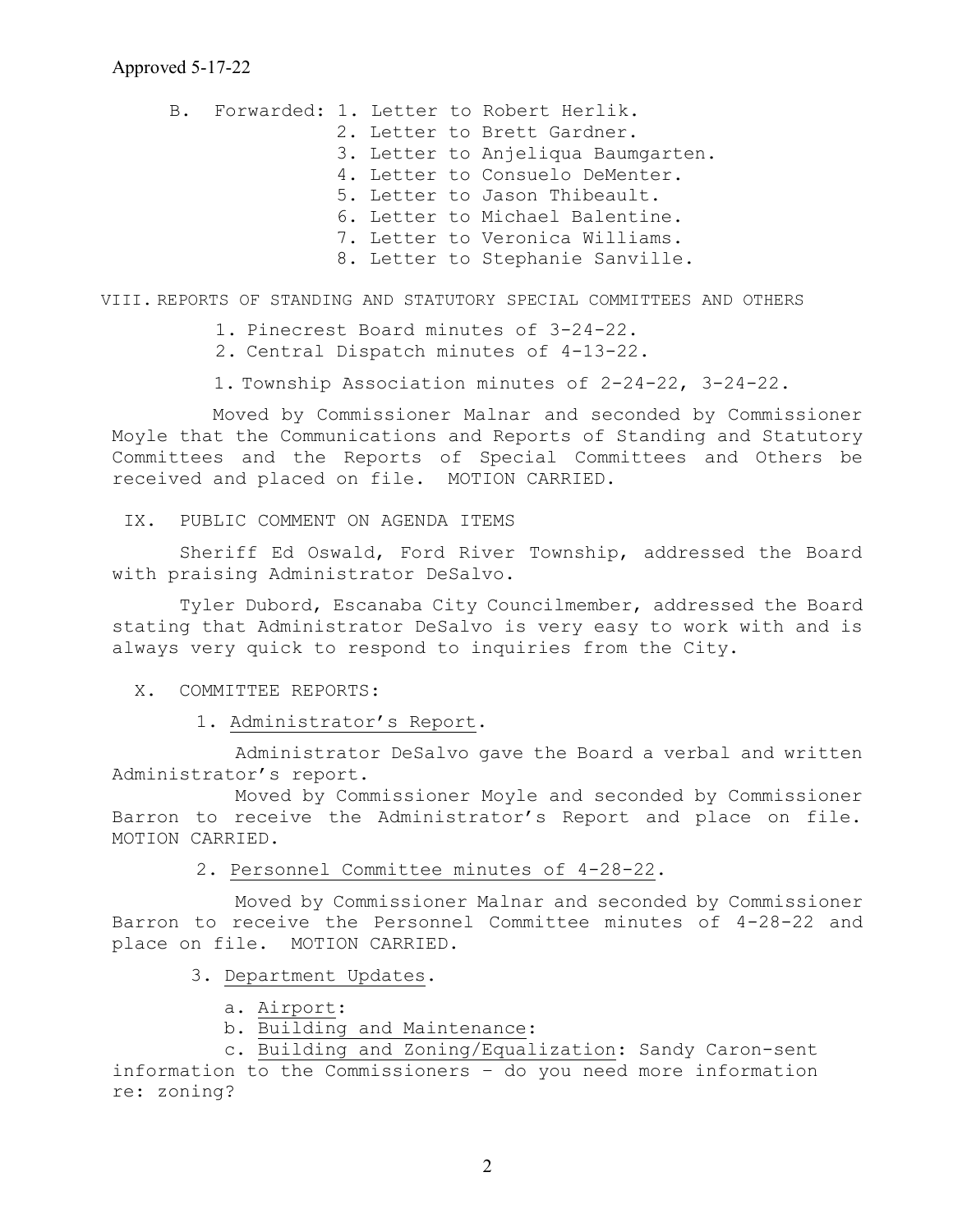- d. Courts/Clerk & Register of Deeds/Prosecutor:
- e. Emergency Management:

 f. Parks and Recreation: Rory Mattson-Park delay-large dead spruce trees at Fuller that need to be taken down, hiring seasonalshad 2 no shows for interviews-difficult to get seasonal workers.

 g. Sheriff's Department: Sheriff Oswald-this is Corrections Officers Appreciation week – thank you to his dedicated corrections officers.

- h. Treasurer's Office:
- i. Veteran's Service Office:
- j. Administration:

XI. GENERAL ORDERS OF BUSINESS

- A. UNFINISHED BUSINESS
	- 1. Conflict of Interest Regarding Solar Ordinance.

 Moved by Commissioner Moyle and seconded by Commissioner Johnson to determine that there is no current conflict of interest with Commissioner Barron regarding the Solar Ordinance.

| ROLL CALL | MALNAR        | NΟ      |
|-----------|---------------|---------|
|           | NELSON        | NΟ      |
|           | MOYLE         | YES     |
|           | <b>BARRON</b> | RECUSED |
|           | JOHNSON       | YES     |
|           |               |         |

MOTION FAILED.

 Moved by Commissioner Nelson and seconded by Commissioner Malnar to direct the Administrator to research what happens next. MOTION CARRIED.

2. Solar Ordinance.

Tabled until the May 17<sup>th</sup> Public Hearing.

3. Zoning Ordinance Repeal.

Tabled until after May 9<sup>th</sup> meeting.

## 4. Complaint Against a Public Officer.

 Moved by Commissioner Johnson and seconded by Commissioner Malnar that no further action needed to be taken by the Board. MOTION CARRIED.

B. NEW BUSINESS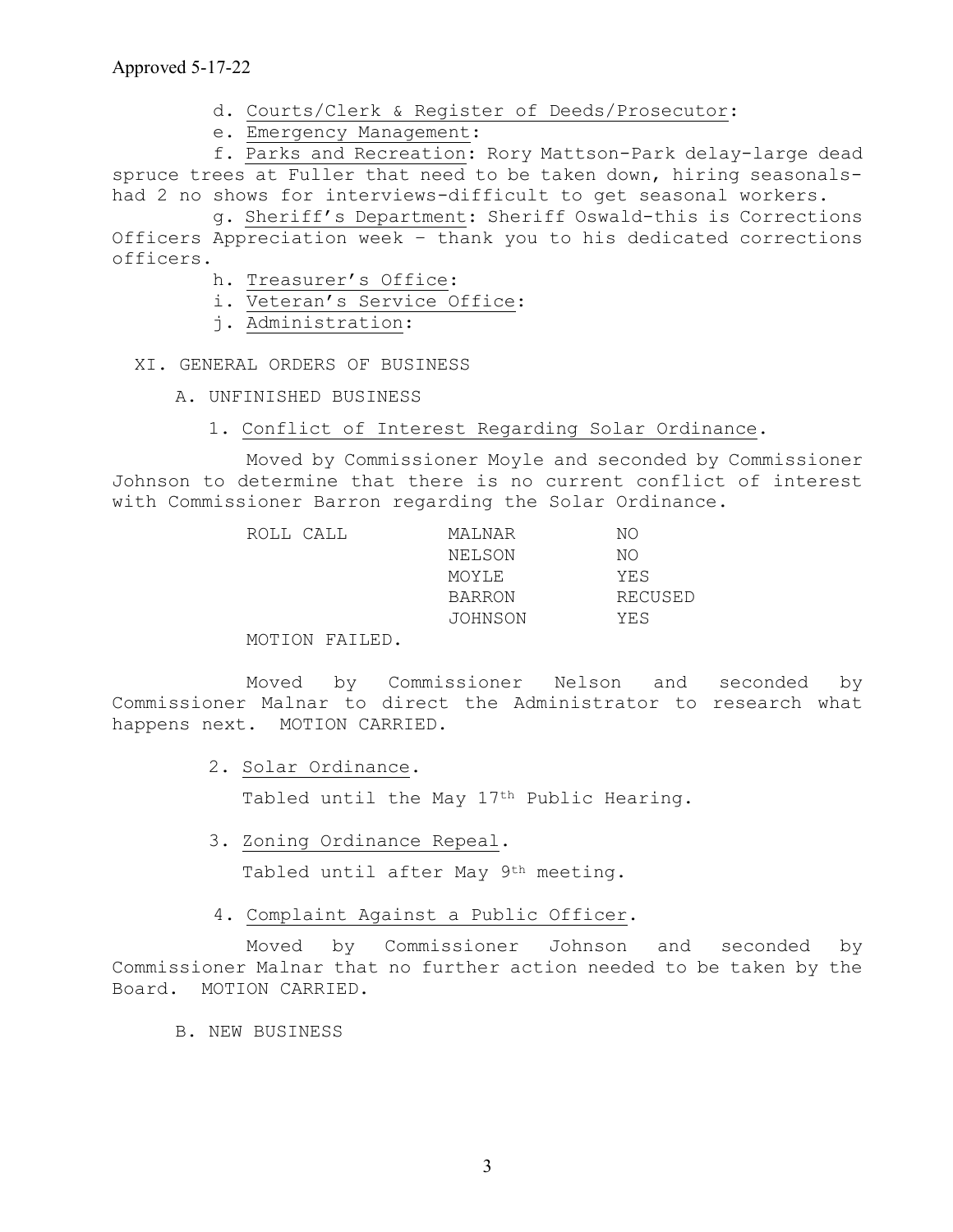1. Payment of Bills.

 Moved by Commissioner Moyle and seconded by Commissioner Malnar to pay bills in the amount of \$ 4,999,734.03 and Commissioners expenses of \$ 408.59.

| ROLL CALL | MAINAR        | YES  |
|-----------|---------------|------|
|           | NELSON        | YES. |
|           | MOYLE         | YE.S |
|           | <b>BARRON</b> | YES  |
|           | JOHNSON       | YES  |

MOTION CARRIED.

 2. Ratify Letter of Support to Fair Authority for Emergency Operations Center Grant Program.

 Moved by Commissioner Moyle and seconded by Commissioner Barron to ratify the Letter of Support to the Fair Authority for Emergency Operations Grant Program, as presented. MOTION CARRIED.

# 3. Resignation of County Drain Commissioner.

 Moved by Commissioner Moyle and seconded by Commissioner Barron to accept the Drain Commissioner's letter of resignation and to send a thank you letter for his service. MOTION CARRIED. The Drain Commissioner Appointment Commission will meet on Monday May 23<sup>rd</sup> at 2:00 p.m. in the Probate Courtroom.

 4. J. Vallier to Lt. Position, Request to Fill Corrections Officer.

 Moved by Commissioner Moyle and seconded by Commissioner Barron to fill the Corrections Officer position. MOTION CARRIED.

### 5. Assignment to UPCAP.

 Moved by Commissioner Malnar and seconded by Commissioner Johnson to nominate Commissioner Nelson to the UPCAP Board.

| ROLL CALL | MALNAR        | YES |
|-----------|---------------|-----|
|           | NELSON        | YES |
|           | MOYLE         | NΟ  |
|           | <b>BARRON</b> | NΟ  |
|           | JOHNSON       | YES |
|           |               |     |

## MOTION CARRIED.

 Moved by Commissioner Barron and seconded by Commissioner Moyle to invite UPCAP Director Jonathan Mead to come before the Board.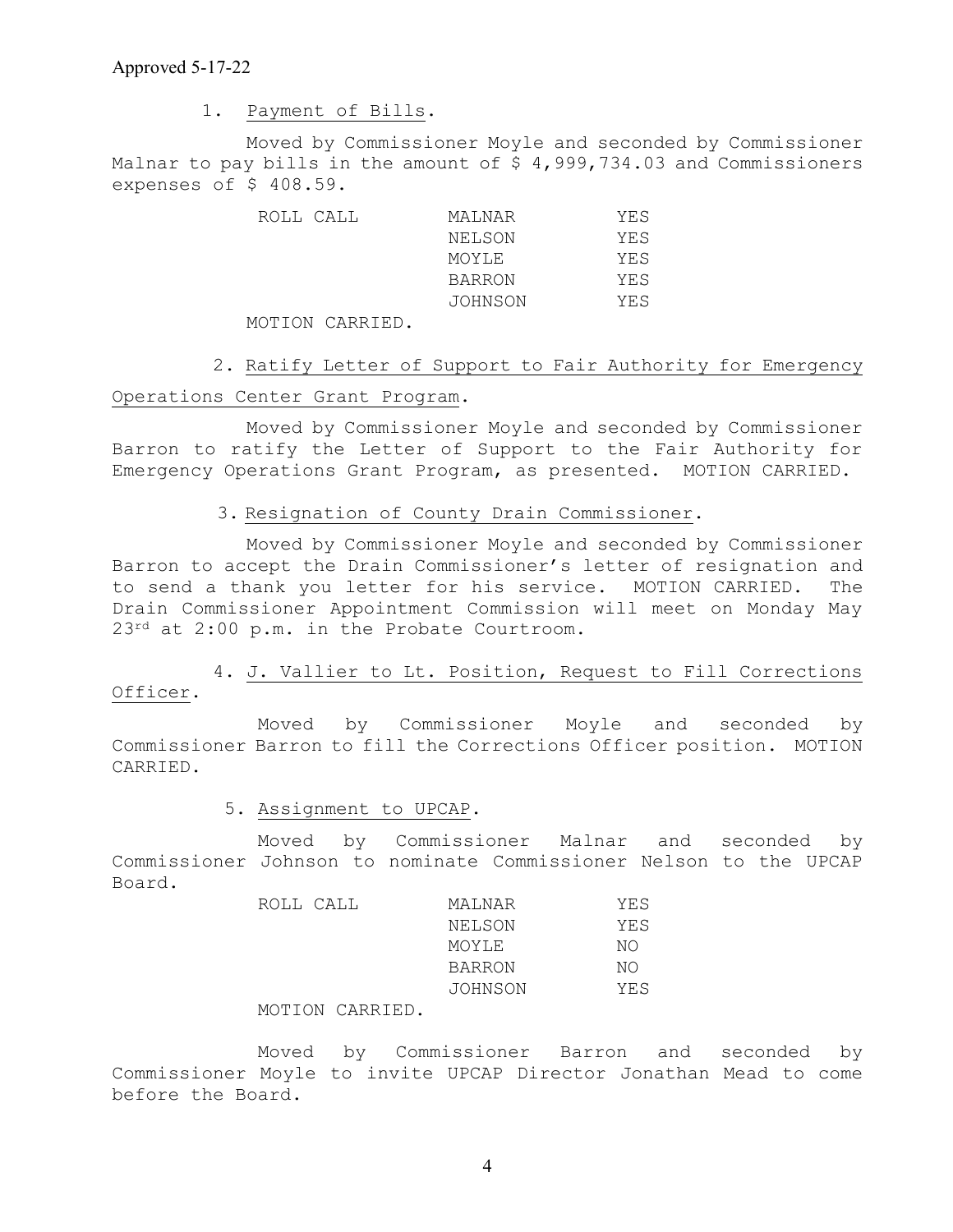| ROLL CALL | MALNAR  | YES |
|-----------|---------|-----|
|           | NELSON  | YES |
|           | MOYLE   | YES |
|           | BARRON  | YES |
|           | JOHNSON | YES |

MOTION CARRIED.

#### 6. Appointment to CAA/HRA Board (1 Appointment).

 Moved by Commissioner Malnar and seconded by Commissioner Moyle to appoint Mary Lu Gaudette to the CAA/HRA Board. MOTION CARRIED.

#### 7. Administrator Evaluation.

 The Administrator's Evaluation was presented and discussed.

#### 8. Administrator Contract.

 Moved by Commissioner Moyle and seconded by Commissioner Nelson to send to the Personnel Committee and then to the Finance Committee. MOTION CARRIED.

### XII. PUBLIC COMMENT

 Theresa Ross, via Zoom, addressed the Board with her concerns regarding a politics comment made by the Board Chair.

 Andrea Nummilien, via zoom Airport Manager, addressed the Board with her concerns regarding the Administrator evaluation – she is a very valuable.

 Renee Richer, via Zoom, addressed the Board with her concerns regarding the Administrator (great resource), UPCAP being marginalized, and that commissioners have the appropriate background to serve on board committees.

 Tyler Dubord, Escanaba, thanked Administrator DeSalvo and addressed the Board with his concerns regarding the invitation to Mr. Mead.

 Robert Van Damme, Baldwin Township, addressed the Board with his concerns regarding the Solar Ordinance – thanked the Board.

Ann Fix, Escanaba, addressed the Board with her concerns regarding the County Board meetings not being televised.